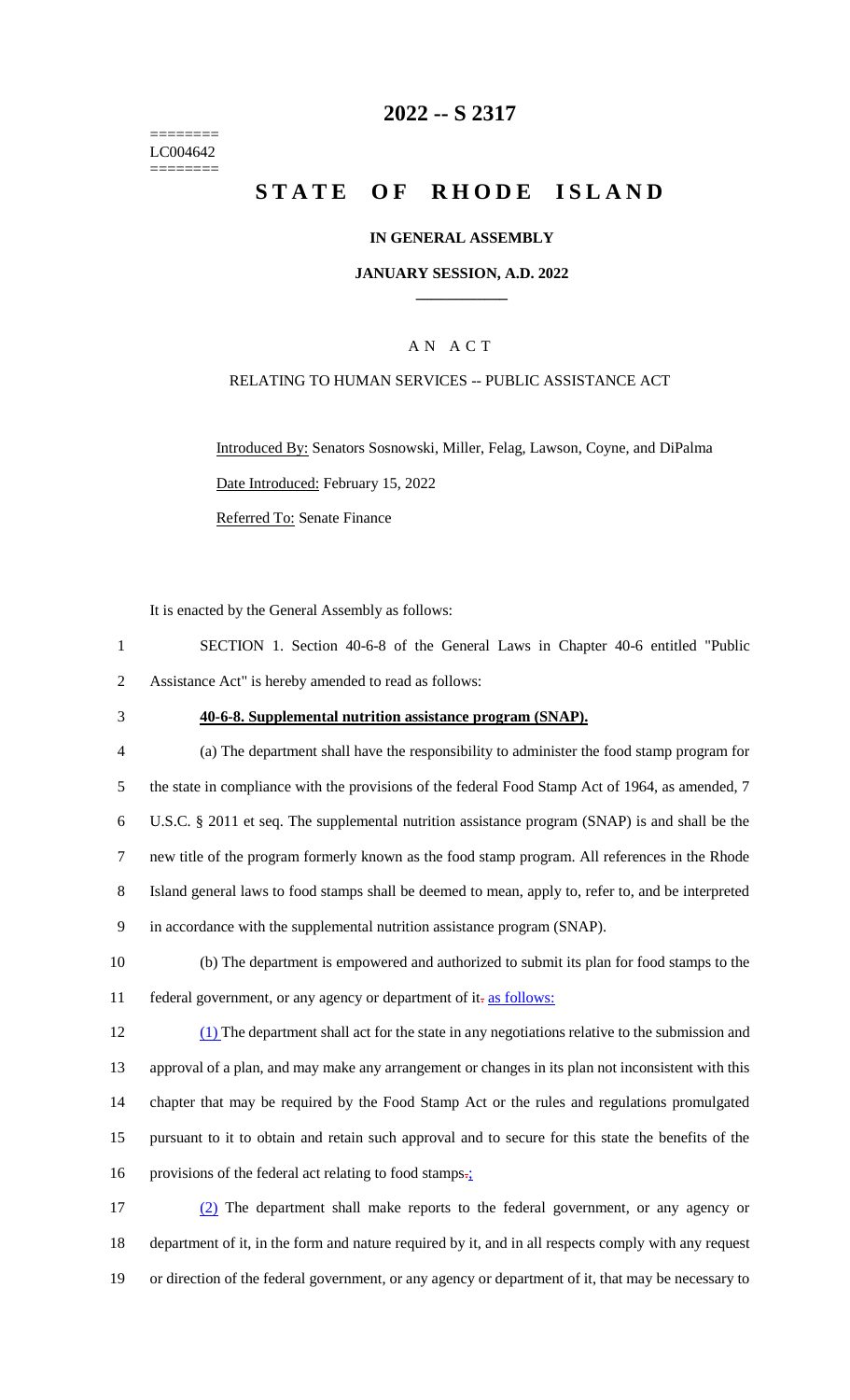- 1 assure the correctness and verification of the reports<u>; and</u>
- 2 (3) The department shall develop a plan to streamline the application, certification and
- 3 recertification process for SNAP beneficiaries aged sixty (60) years and over.
- 4 (c) The department is authorized and directed to pay one hundred percent (100%) of the 5 state's share of the administrative cost involved in the operation of the food stamp program.
- 
- 6 (d) No person shall be ineligible for food stamp benefits due solely to the restricted 7 eligibility rules otherwise imposed by § 115(a)(2) of the Personal Responsibility and Work 8 Opportunity Reconciliation Act of 1996 (Pub. L. No. 104-193), 21 U.S.C. § 862a(a)(2), and as this
- 9 section may hereafter be amended.
- 
- 10 SECTION 2. This act shall take effect upon passage.

======== LC004642 ========